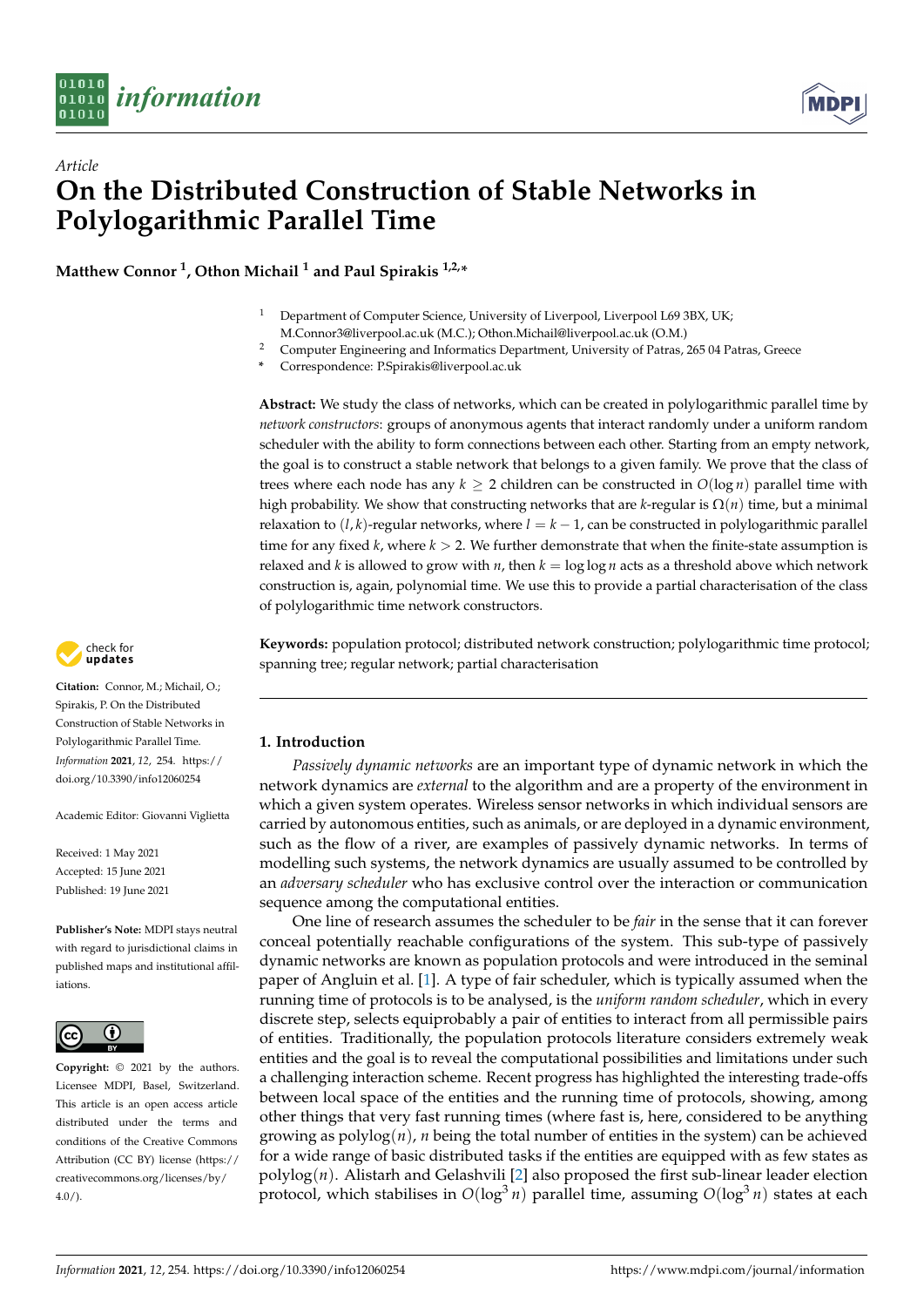agent. Gasieniec and Stachowiak [\[3\]](#page-11-2) designed a space optimal (*O*(log log *n*) states) leader election protocol, which stabilises in  $O(log^2 n)$  parallel time. General characterisations, including upper and lower bounds of the trade-offs between time and space in population protocols, are provided in [\[4\]](#page-11-3). Doty et al. [\[5\]](#page-11-4) showed that a state count of  $O(n^{60})$  enables fast and exact population counting.

Another line considers worst-case adversary schedulers, which may even be aware of the protocol and try to optimise against it. There, the entities are typically assumed to be powerful, such as processors of traditional distributed systems, and the only restrictions imposed on the scheduler are instantaneous or temporal connectivity restrictions, which essentially do not allow the scheduler to forever block communication between any two parts of the system. This was initiated by O'Dell and Wattenhofer [\[6\]](#page-11-5) for the asynchronous case, and then the synchronous case was extensively studied in a series of papers by Kuhn et al. [\[7\]](#page-11-6). Michail et al. [\[8\]](#page-11-7) extended this to the case of possibly disconnected dynamic networks in which connectivity is only guaranteed in a temporal sense.

The other main type of dynamic networks, with respect to who controls the changes in the network topology, are *actively dynamic networks*. In such networks, the algorithm is able to either implicitly change the sequence of interactions by controlling the mobility of the entities or explicitly modify the network structure by creating and destroying communication links at will. This is, for example, the subject of the area of overlay network construction [\[9–](#page-11-8)[12\]](#page-11-9); very recently, Michail et al. introduced a fully distributed model for computation and reconfiguration in actively dynamic networks [\[13\]](#page-11-10).

An interesting alternative family of dynamic networks rises when one considers a mixture of the passive network dynamics of the environment and the active dynamics resulting from an algorithm that can partially control the network changes or that can fix network structures that the environment is unable to affect. This is naturally motivated by molecular interactions where, for example, proteins can bind to each other, forming structures and maintaining their stability despite the dynamicity of the solution in which they reside. Michail and Spirakis [\[14\]](#page-11-11) introduced and studied such an abstract model of distributed network construction, called the *network constructors* model, where the network dynamicity is the same as in population protocols but now the finite-state entities can additionally activate and deactivate pairwise connections upon their interactions. It was shown that very complex global networks can be formed stably, despite the dynamicity of the environment. Then, Michail [\[15\]](#page-11-12) studied a geometric variant of network constructors in which the entities can only form geometrically constrained shapes in 2D or 3D space. Another interesting hybrid dynamic network model is the one by Gmyr et al. [\[16\]](#page-11-13) in which the entities have partial control over the connections of an otherwise worst-case passively dynamic network, following the model of Kuhn et al. [\[7\]](#page-11-6).

## *Our Approach*

We investigate which families of networks can be stably constructed by a distributed computing system in polylogarithmic parallel time. To our knowledge, this is the first attempt made to approach this task.

Our protocols assume the existence of a leader node. A node *x* is a *leader node* if in the initial configuration, all  $u \in V \setminus \{x\}$ , where *V* is the set of all nodes, are in state  $q_0$  and *x* is in state  $s \neq q_0$ .

We first study the *k-children spanning tree* problem, where the goal is to construct a tree where each node has, at most  $k \geq 2$ , children. We show that it is possible to solve this problem for any *k* in *O*(log *n*) time with high probability. We then show that network constructors which create *k*-regular graphs necessarily take  $\Omega(n)$  time. However, with minimal relaxation to  $(k, k - 1)$ -regular networks, the problem can be solved for any constant  $k \geq 2$  in polylogarithmic time. We examine this as a special case of the (*l*, *k*)*-Regular Network* problem, where the goal is to construct a spanning network in which every node has at least  $l < k$  and at most k connections, where  $2 < k < n$ . We then transition to experimental analysis of the protocol, which not only provides evidence of the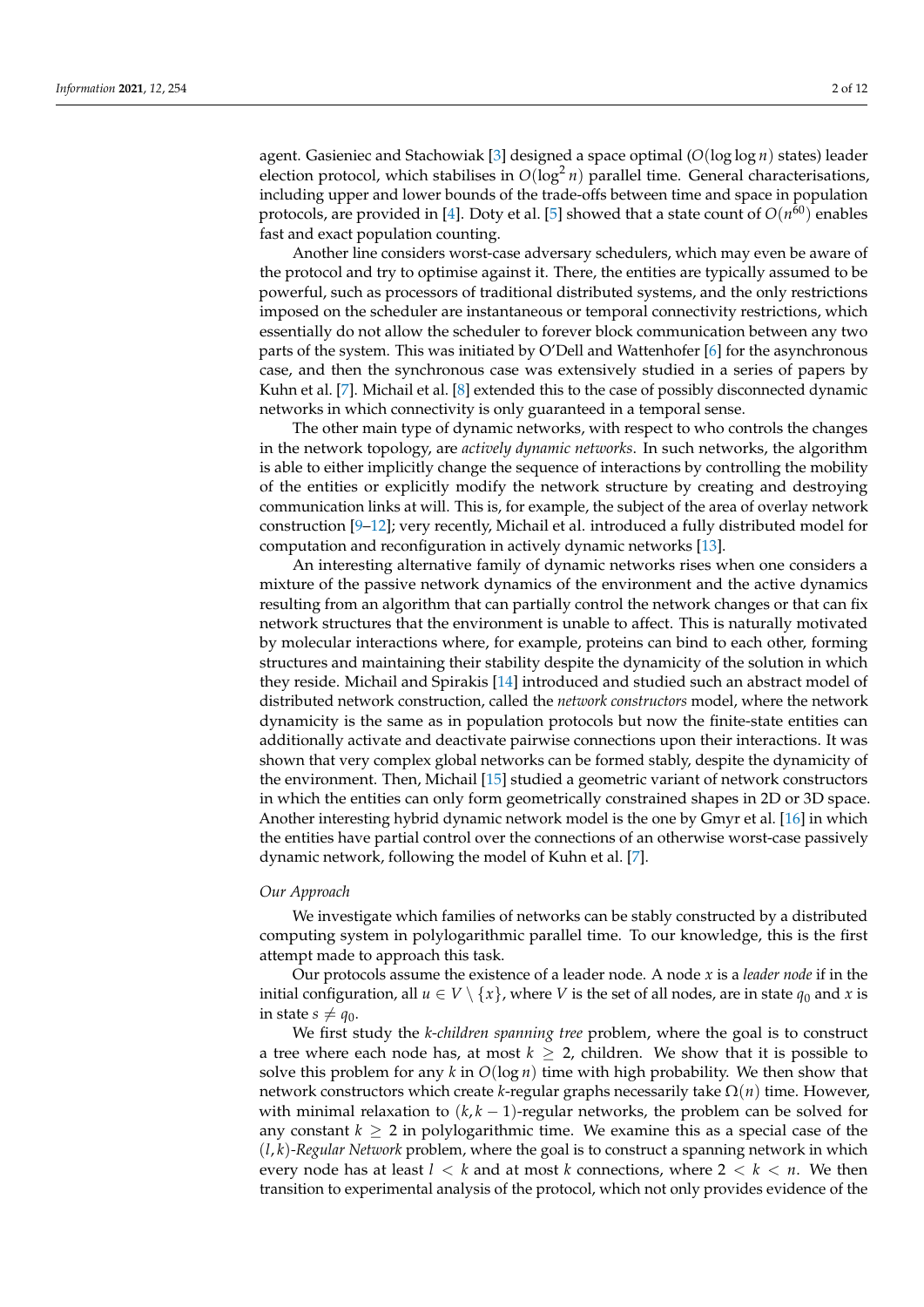sharp contrast of the minimal relaxation but also reveals a threshold value for *k*, beyond which the problem reverts to polynomial time. We use this knowledge to propose a first partial characterisation of the set of polylogarithmic time network constructors. We leave providing formal bounds as an open problem.

In Section [2,](#page-2-0) we formally define the model of network constructors and the network construction problems that are considered in this work. In Section [3,](#page-3-0) we study the *k*children spanning tree problem and provide the lower bound for *k*-regular networks. We then present a protocol for the  $(l, k)$ -regular network problem and our experimental analysis, culminating in partial characterisation. In Section [4,](#page-10-0) we conclude and give further research directions that are opened by our work.

#### <span id="page-2-0"></span>**2. Materials and Methods**

#### *2.1. The Model*

**Definition 1.** *A Network Constructor (NET) is a distributed protocol defined by a 4-tuple*  $(Q, q_0, Q_{out}, \delta)$ , where  $Q$  *is a finite set of node-states,*  $q_0 \in Q$  *is the initial node-state,*  $Q_{out} \subseteq Q$  *is the set of output node-states, and*  $\delta$  :  $Q \times Q \times \{0,1\} \rightarrow Q \times Q \times \{0,1\}$  *is the transition function.* 

If  $\delta(a, b, c) = (a', b', c')$ , we call  $(a, b, c) \rightarrow (a', b', c')$  a *transition* (or *rule*) and we define  $\delta_1(a,b,c) = a', \delta_2(a,b,c) = b'$ , and  $\delta_3(a,b,c) = c'$ . A transition  $(a,b,c) \rightarrow (a',b',c')$  is called *effective* if  $x \neq x'$  for at least one  $x \in \{a, b, c\}$  and *ineffective* otherwise. When we present the transition function of a protocol, we only present the effective transitions. Additionally, we agree that the *size* of a protocol is the number of its states, i.e., |*Q*|.

The system consists of a population *V<sup>I</sup>* of *n* distributed *processes* (called *nodes* for the rest of this paper). In the generic case, there is an underlying *interaction graph*  $G_I = (V_I, E_I)$ specifying the permissible interactions between the nodes. Interactions in this model are always pairwise. In this work,  $G_I$  is a *complete undirected interaction graph*, i.e.,  $E_I = \{uv :$ *u*, *v* ∈ *V*<sub>*I*</sub>and *u* ≠ *v*}, where *uv* = {*u*, *v*}. Initially, all nodes in *V*<sub>*I*</sub> are in the initial node-state *q*0. A central assumption of the model is that edges have binary states. An edge in state 0 is said to be *inactive* while an edge in state 1 is said to be *active*. All edges are initially inactive. Execution of the protocol proceeds in discrete steps. In every step, a pair of nodes *uv* from *EI* is selected by an *adversary scheduler* and these nodes interact and update their states and the state of the edge joining them, according to the transition function *δ*.

A *configuration* is a mapping  $C: V_I \cup E_I \rightarrow Q \cup \{0,1\}$  specifying the state of each node and each edge of the interaction graph. Let C and C' be configurations, and let *u*, *v* be distinct nodes. We say that *C* goes to *C*' via *encounter*  $e = uv$ , denoted  $C \xrightarrow{e} C'$ , if  $(C'(u), C'(v), C'(e)) = \delta(C(u), C(v), C(e))$  or  $(C'(v), C'(u), C'(e)) = \delta(C(v), C(u), C(e))$ and  $C'(z) = C(z)$ , for all  $z \in (V_I \setminus \{u, v\}) \cup (E_I \setminus \{e\})$ . We say that  $C'$  is reachable in one step *from C*, denoted  $C \to C'$ , if  $C \xrightarrow{e} C'$  for some encounter  $e \in E_I$ . We say that  $C'$  is *reachable* from *C* and write *C*  $\leadsto$  *C'*, if there is a sequence of configurations *C* = *C*<sub>0</sub>, *C*<sub>1</sub>, . . . , *C*<sub>*t*</sub> = *C'*, such that  $C_i \rightarrow C_{i+1}$  for all  $i, 0 \leq i < t$ .

An *execution* is a finite or infinite sequence of configurations *C*0, *C*1, *C*2, . . . , where *C*<sup>0</sup> is an initial configuration and  $C_i \rightarrow C_{i+1}$ , for all  $i \geq 0$ . A *fairness condition* is imposed on the adversary to ensure that the protocol makes progress. An infinite execution is *fair* if for every pair of configurations  $\tilde{C}$  and  $C'$  such that  $\tilde{C} \to C'$ , if  $C$  occurs infinitely often in the execution then so does C'. In what follows, every execution of a NET is, by definition, considered to be fair.

We define the *output of a configuration* C as the graph  $G(C) = (V, E)$  where  $V = \{u \in$  $V_I: C(u) \in Q_{out}$  and  $E = \{uv: u, v \in V, u \neq v$ , and  $C(uv) = 1\}$ . In words, the output graph of a configuration consists of those nodes that are in output states and those edges between them that are active, i.e., the active subgraph induced by the nodes that are in output states. The output of an execution  $C_0, C_1, \ldots$  is said to *stabilize* (or *converge*) to a graph *G* if there exists some step  $t \geq 0$  such that (abbreviated "s.t." in several places)  $G(C_i) = G$  for all  $i \geq t$ , i.e., from step *t* and onwards, the output graph remains unchanged. Every such configuration  $C_i$ , for  $i \geq t$  is called *output stable*. The *running time* (or *time*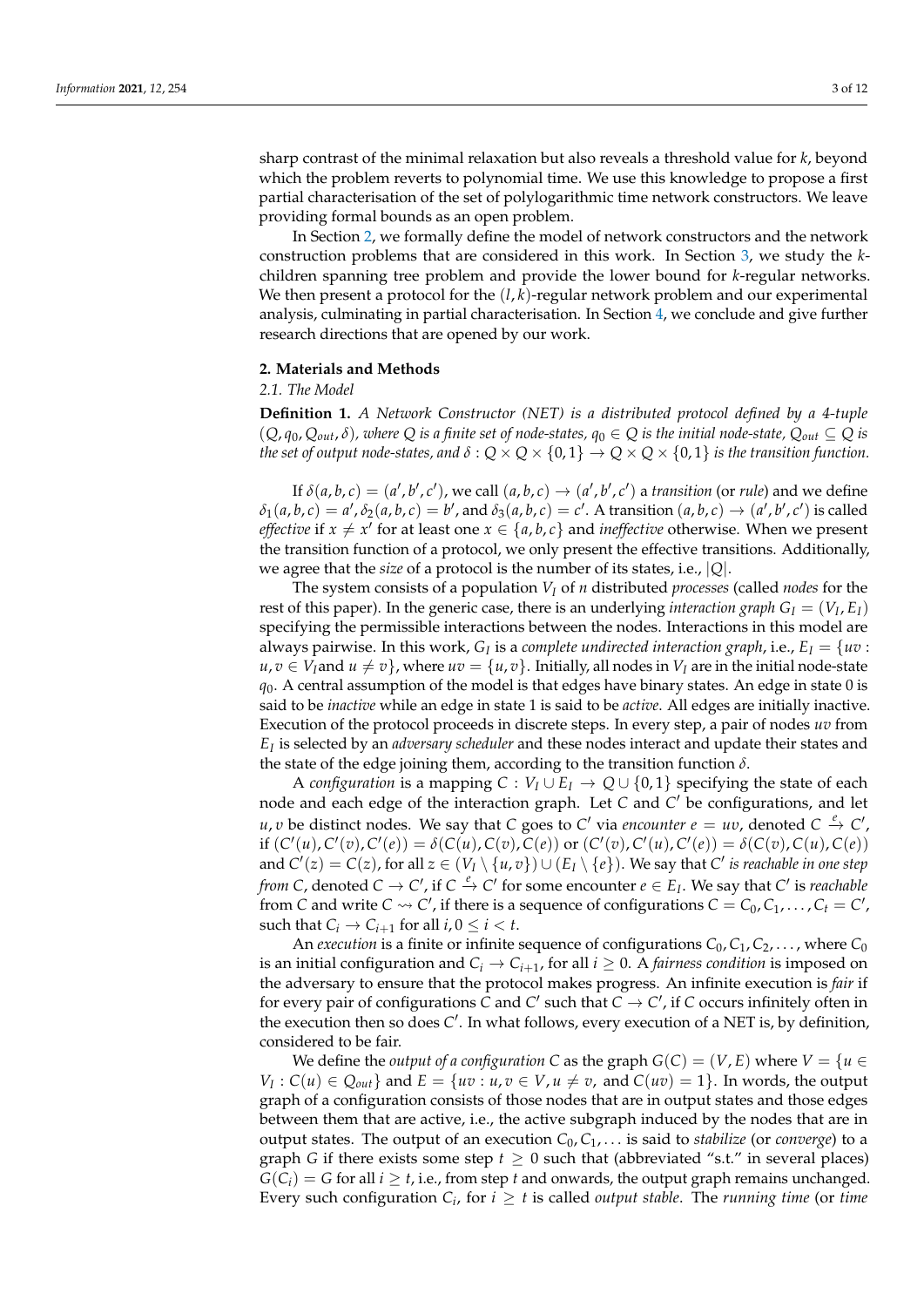*to convergence*) of an execution is defined as the minimum, such as *t* (or  $\infty$  if no such *t* exists). Throughout the paper, whenever we study the running time of a NET, we assume that interactions are chosen by a *uniform random scheduler*, which, in every step, selects independently and uniformly at random one of the  $|E_I| = n(n-1)/2$  possible interactions. In this case, the running time becomes a random variable (abbreviated "r.v." throughout) *X* and our goal is to obtain bounds on the expectation *E*[*X*] of *X*. Note that the uniform random scheduler is fair with probability 1.

In this work, "time" is treated as sequential in our analyses, i.e., a time step consists of a single interaction selected by the scheduler. Such a sequential estimate can be easily translated to some estimate of parallel time. For example, assuming that Θ(*n*) interactions occur in parallel in every step, one could obtain an estimation of parallel time by dividing sequential time by *n*. All results are given in parallel time.

**Definition 2.** *We say that an execution of a NET on n nodes constructs a graph (or network) G, if its output stabilises to a graph isomorphic to G.*

**Definition 3.** *We say that a protocol P constructs a graph language L, if in every execution P constructs a graph G*  $\in$  *L* and for all G, there exists an execution of P, which constructs G.

## *2.2. Problem Definitions*

Here, we provide formal definitions for all of the classes of networks considered in this paper.

*k-Children Spanning Tree*: The goal is to construct a spanning tree where each individual element has at most  $k \in \mathbb{N}$  children.

 $(l, k)$ -Regular Network: A spanning network where for any  $l, k \in \mathbb{N}$  where  $l < k$ , elements with degree *d* < *l* form a clique and all others have a degree of at least *l* and at most *k*.

## *2.3. Experimental Setup*

We performed experiments with the goal of guiding a proof of the running time necessary to solve the  $(l, k)$ -regular network problem. We learned that a formal proof would be difficult, due to the reliance of random variables on the values of other random variables, so we left this as an open problem. We then experimented with different values of *k* to see what the effect would be, and discovered a running time threshold in the process. All were implemented using C and compiled with GCC. All tests were repeated at least five times per the value of *n* and the average number of time steps were taken as the result. To terminate our experiments, we designed special stabilisation conditions.

#### <span id="page-3-0"></span>**3. Results**

*3.1. Polylogarithmic Time Protocols for k-Children Spanning Trees*

In this section, we study the complexity of the *k*-Children Spanning Tree problem. We give a protocol (Algorithm [1\)](#page-3-1) and show that it has a running time of *O*(log *n*) parallel time with high probability.

<span id="page-3-1"></span>

| Algorithm $1$ $k$ -Slot protocol |  |
|----------------------------------|--|
|                                  |  |

 $Q = \{F, L_0, L_1, \ldots, L_k, O_0, O_1, \ldots, O_k\}$ *δ*:  $(L_x, F, 0) \to (L_{x+1}, O_0, 1)$  for  $x < k$  $(O_y, F, 0) \to (O_{y+1}, O_0, 1)$  for  $y < k$ 

In the above protocol, the *F* state corresponds to being a node, which is not a member of the tree. *L<sup>i</sup>* corresponds to the *leader* node, which acts as the root of the tree, and *O<sup>i</sup>* to non-leader nodes in the tree, where *i* represents the number of children of a given node.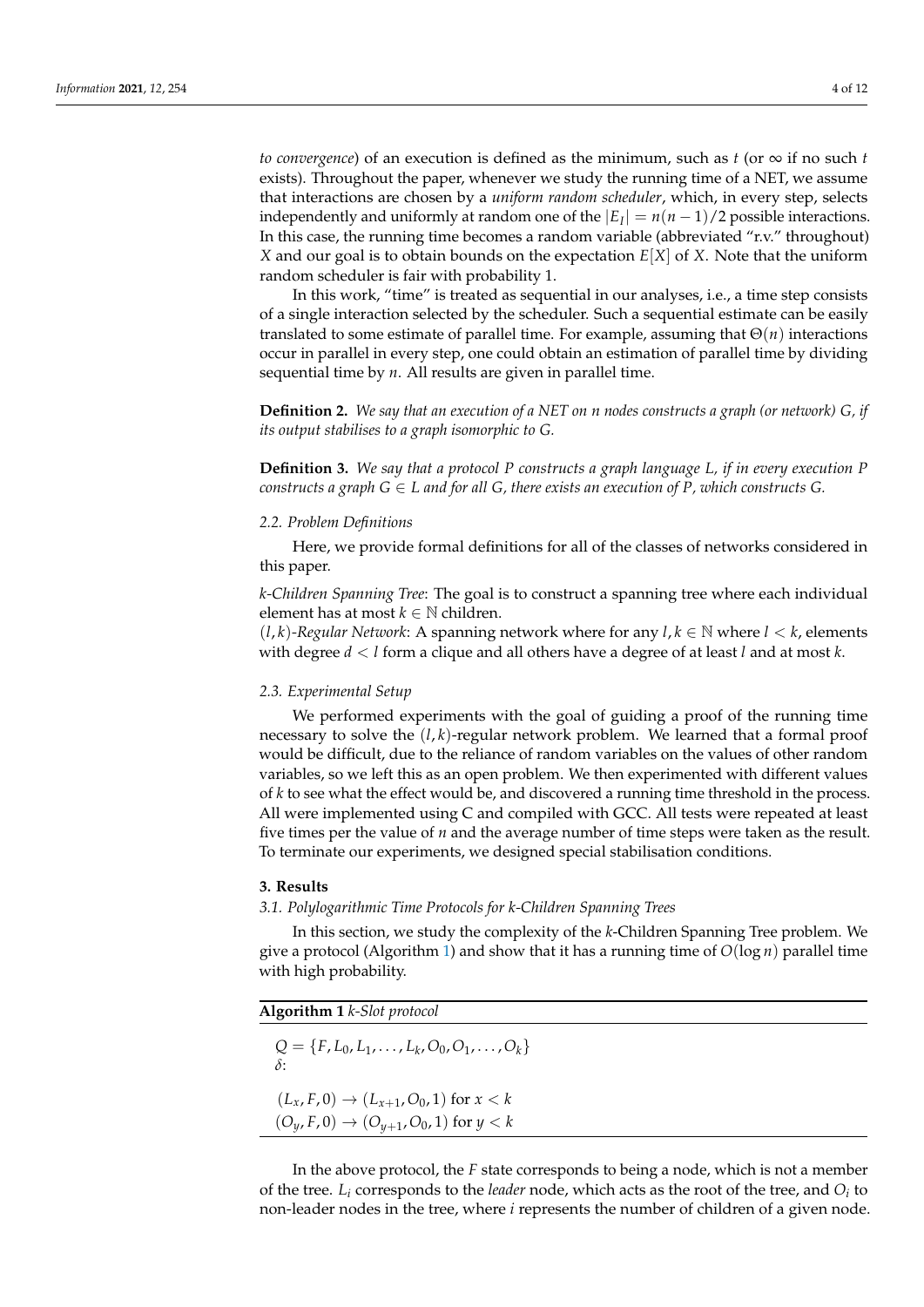We assume that for every execution of Algorithm [1](#page-3-1) on a population *P* of *n* nodes, *n* − 1 nodes initialise to the state *F* and one node initialises to the state *L*0.

We begin by proving that Algorithm [1](#page-3-1) stably constructs the graph language  $T_k = \{G | G$  is a rooted tree and  $\forall u \in P \implies \Delta^+(u) \leq k\}$ , where  $\Delta^+(u)$  is defined as the number of children of the node *u* and  $k \geq 2$ . We then show that this is accomplished in *O*(log *n*) parallel time. Then, we show that this bound holds with high probability.

**Lemma 1.** *Under Algorithm [1,](#page-3-1) the connected component S, defined as the leader node and all nodes connected to the leader either directly or indirectly through some other nodes, is eventually spanning.*

**Proof.** We observe that the number of open slots *o* is initially *k*. *o* is non-decreasing, as every increase in ∆ <sup>+</sup>(*u*) for some *u* necessarily increases |*V*(*S*)|. Since there are always open slots available, every unconnected node is guaranteed to be able to connect to *S* at some point. Therefore, when *S* stabilises, it contains all  $u \in P$ .  $\Box$ 

**Lemma 2.** *For all executions of Algorithm [1](#page-3-1) on the population P of n nodes, it stabilises to some*  $G \in T_k$  *where*  $|V(G)| = n$ .

**Proof.** We prove this via an induction on the connected component *S*. For the base case, there is one node in the state  $L_0$ . This is trivially a member of  $T_k$ , as no connections have formed yet. We now assume that there is a connected component of size |*S*|. For a connected component of size  $|S| + 1$ , an unconnected node  $u \in V \setminus S$  in the state *F* must connect to *S* at some node  $x \in S$ . By Lemma 1, such a node must exist. If the node *x* has two children, it is in the state  $O_2$  or  $L_2$ , as for all nodes in states  $O_i$  and  $L_j$ , the  $i$  and  $j$ correspond to the number of children of those nodes. Since there are no defined transitions from these states, no *u* can connect to *x*. Therefore, *S* remains a tree and  $G(S) \in T_k$ .

**Lemma 3.** For all  $G \in T_k$ , there is an execution of Algorithm [1,](#page-3-1) which stabilises on G when *starting on a population P of size*  $n = |V(G)|$ *.* 

**Proof.** We first set the value of *k* to the maximum number of connections in any node in the tree. Let the leader node *l* in the population *P* correspond to the root *r* of *G*. If *r* has *i* children, connect *i* nodes in the state *F* to *l*. For each child *c* of the leader node, let it correspond to a child *d* of *r*. If *d* has *j* children, connect *j* nodes in the state *F* to *c*. Continuing this process for all nodes  $u \in G$ , the result is a spanning tree where all nodes in the tree are equivalent to some  $u \in G$ .  $\Box$ 

**Theorem [1](#page-3-1).** Algorithm 1 stably constructs the graph language  $T_k$  in  $O(\log n)$  time w.h.p.

**Proof.** By application of the Lemmas above.  $\Box$ 

We now show that Algorithm [1](#page-3-1) constructs *T<sup>k</sup>* in *O*(log *n*) time w.h.p by considering executions where  $k = 2$ . Executions where  $k > 2$  are necessarily faster, as they have more open slots per node.

**Lemma 4.** Let  $G \in T_2$  of n nodes. The number of available nodes  $\alpha(G) = |G|/2 + 1$ .

**Proof.** Observe that for *G*, every second node that connects to *G* keeps the number of available nodes the same. This is because two new nodes must become children of the same node, and the second new node takes the second slot. For the base case,  $n = 1$  and  $\alpha = 0 + 1 = 1$ . We divide  $n = n + 1$  into two cases: *n* is *even* and *n* is *odd*. If *n* is *even*, then  $\alpha = n/2 + 1$ . Then, for  $n = n + 1$ ,  $\alpha = (n + 1/2 + 1)$  =  $n/2 + 1$ . This corresponds to the observation earlier that every other node (i.e., *n* is odd) should not increase *α*. If *n* is *odd*,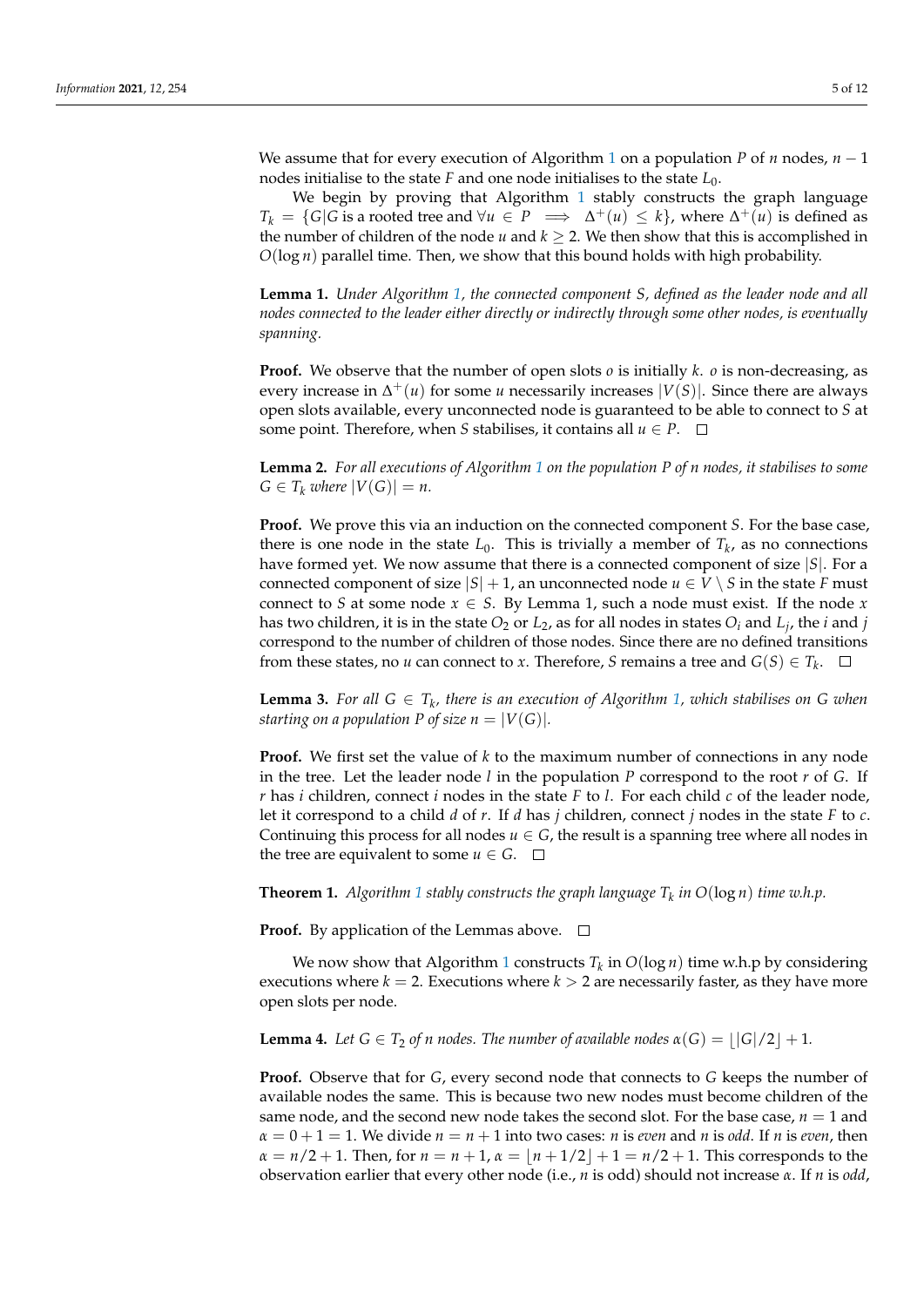$\Box$ 

then  $\alpha = \lfloor n/2 \rfloor + 1 = (n-1)/2 + 1$ . Then, for  $n = n + 1$ ,  $\alpha = \lfloor n + 1/2 \rfloor + 1 = n/2 + 1$ as expected.  $\square$ 

**Remark 1.** *At any point during the execution of Algorithm [1,](#page-3-1) for the connected component S,*  $G(S) \in \alpha(G)$ .

Let the probablistic process *P* be an execution of Algorithm [1](#page-3-1) for  $k = 2$  with the following scheduling restriction: If at any point during the execution of Algorithm [1](#page-3-1) two nodes *x* and *y* have exactly one child, disconnect that child of *x* or *y*, which is a leaf, and connect it to the other node. If both are leaves, pick one at random.

**Lemma 5.** *The expected time to convergence of the probabalistic process P is*  $O(\log n)$ *.* 

**Proof.** Let the r.v. *X* be the number of steps until convergence. A step is *successful* if any unconnected node joins the connected component *S*. An *epoch i* is the period beginning with the step following the  $(i - 1)$ st success and ending with the step at which the *i*th success occurs. The r.v.  $X_i$ ,  $1 \le i \le n-1$  is the number of steps in epoch *i*.  $p_i$  is the probability of success at any step in epoch *i*. This is defined as  $p_i = \frac{2\alpha(T_i)(n-i)}{n(n-1)}$  $\frac{n(n-1)}{n(n-1)}$ , where  $T_i$  is the graph of the strongly connected component G(S) in epoch *i*.

It follows that  $E[X_i] = 1/p_i = \frac{n(n-1)}{2\alpha(T_i)(n-1)}$  $\frac{n(n-1)}{2\alpha(T_i)(n-i)}$ . By linearity of expectation we have the following:

$$
E[X] = E\left[\sum_{i=1}^{n-1} X_i\right] = \sum_{i=1}^{n-1} E[X_i] = \sum_{i=1}^{n-1} \frac{n(n-1)}{2\alpha(T_i)(n-i)} = \frac{n(n-1)}{2} \sum_{i=1}^{n-1} \frac{1}{\alpha(T_i)(n-i)}
$$
  
=  $\frac{n(n-1)}{2} \sum_{i=1}^{n-1} \frac{1}{(\lfloor i/2 \rfloor + 1)(n-i)} \le \frac{n(n-1)}{2} \sum_{i=1}^{n-1} \frac{1}{(i/2)(n-i)}$   
=  $n(n-1) \sum_{i=1}^{n-1} \frac{1}{i(n-i)} = n(n-1) \sum_{i=1}^{n-1} \frac{1}{n} \left(\frac{1}{i} + \frac{1}{n-i}\right)$   
=  $(n-1) \left[\sum_{i=1}^{n-1} \frac{1}{i} + \sum_{i=1}^{n-1} \frac{1}{n-i}\right] = (n-1)2H_{n-1} = 2(n-1)[\ln(n-1) + O(1)]$   
=  $O(n \log n)$ 

**Lemma 6.** *The running time of P is the worst case running time for Algorithm [1.](#page-3-1)*

**Proof.** Assume that there is an execution of *A*, which has an slower running time than *P*. Such an execution must have a lower number of available nodes at some point than *P*. If the execution simulates the scheduling restriction of *P*, then it cannot be slower than *P*. If the execution does not simulate the restriction, then at some point, two nodes have two leaves and one is not shifted to the other. The number of available nodes is, therefore, greater by one and the expected running time is faster than *P*. Therefore, any execution of *A* must be at least as fast as *P*. □

**Theorem 2.** *The expected running time of Algorithm [1](#page-3-1) is upper bounded by the O(*log *n) running time of P.*

**Proof.** By application of Lemmas 5 and 6.  $\Box$ 

**Lemma 7.** *For each time step in Algorithm [1,](#page-3-1) the probability of any node in the set of unconnected nodes U connecting to the tree is at least* 2 $\frac{|U|}{n}$  $\frac{a_1}{n}$ .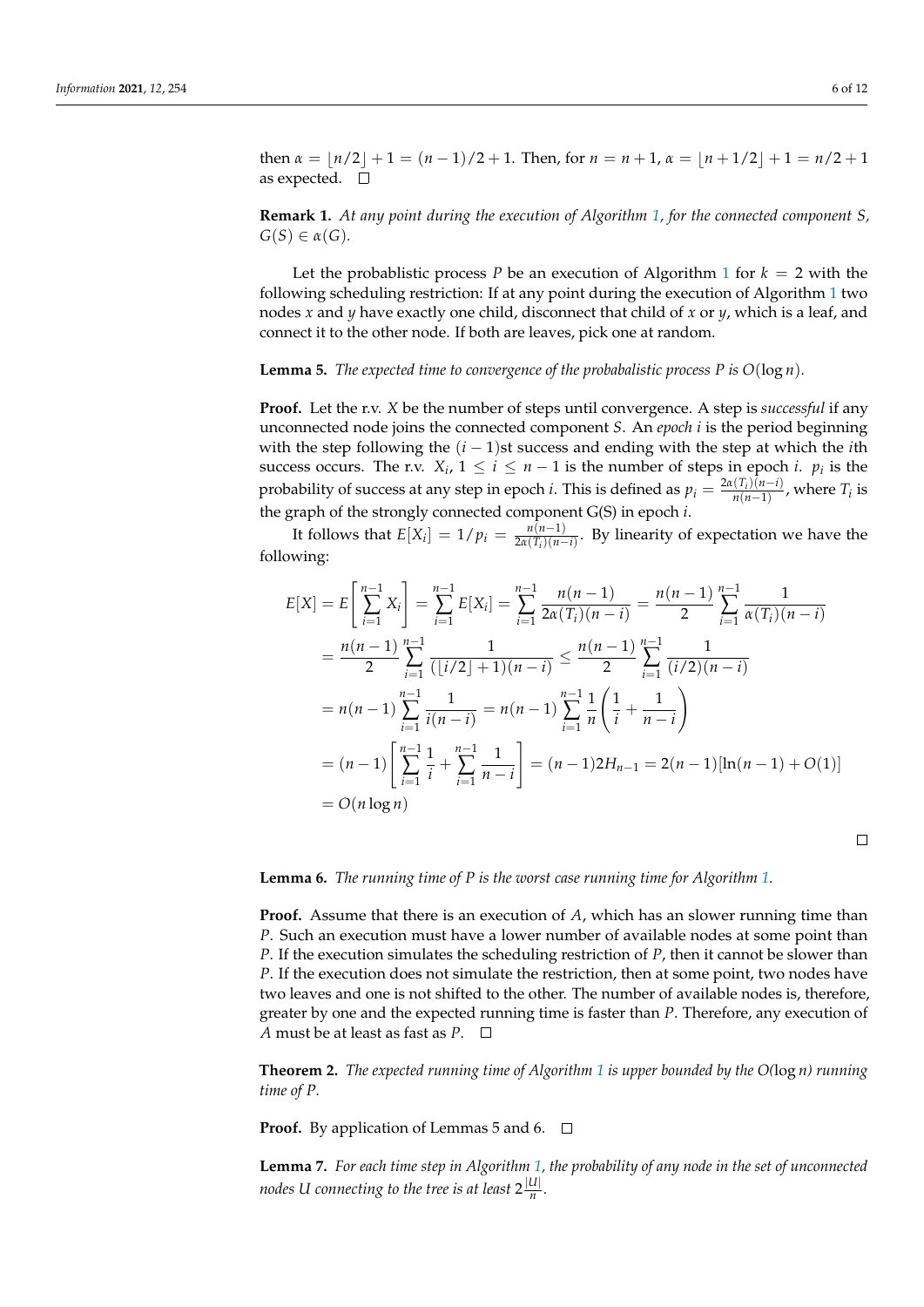**Proof.** Assume that there are |*S*| nodes, which are connected to the tree. The probability of a node  $x \in U$  connecting to the tree is  $\frac{|S||U|}{n^2}$ . If there are at least  $n/2$  nodes connected to the tree, then  $\frac{|S||U|}{n^2} \ge \frac{1/2|U|}{n^2}$  $\frac{2|U|}{n^2} = 2\frac{|U|}{n}$  $\frac{a_1}{n}$ . The case where there are less than  $n/2$  nodes connected to the tree is symmetrical, meaning that same process happens in reverse for  $1 \leq n \leq n/2$ . Therefore,  $2\frac{|U|}{n}$  is a lower bound of the probability of connecting to the tree.

**Lemma 8.** For Algorithm [1,](#page-3-1) the number of time steps until convergence is  $O(\log n)$  w.h.p.

**Proof.** Consider the scenario where *m* balls are being thrown into *n* bins. If *Z* is the random variable for the number of empty bins, then  $E[Z] = n(1 - 1/n)^m$ . The probability of a ball entering an empty bin is *e*/*n*; *e* is the number of empty bins. For our protocol scenario, balls are time steps and bins are unconnected nodes. So  $m = an \ln n$  is the number of balls, and *n* is the number of bins. Since the probabilty of success in the balls and bins scenario is lower than  $2\frac{|U|}{n}$  when  $|U| = e$ , we can use it as a bound for the probability of success. Therefore,  $E[Z] = n(1 - 1/n)^{an \ln n} \leq ne^{-an \ln n} = n^{1-a}$ . Using Markov's inequality,  $E[Z \ge 1] \le E[Z] = \frac{1}{n^a}$ . Since *a* can be set arbitrarly high, convergence is  $O(\log n)$  w.h.p.

**Theorem 3.** Algorithm [1](#page-3-1) stably constructs the graph language  $T_k$  in  $O(\log n)$  time w.h.p.

#### **Proof.** By application of Lemmas 7 and 8.  $\Box$

#### *3.2. Time Thresholds for* (*l*, *k*)*-Regular Networks*

In this section, we present our solution for the (*l*, *k*)-Regular Network problem for *l* = *k* − 1, the *Cross-edges Tree* protocol. We first show that a *k-regular network*, defined as a network where each node has a degree exactly equal to *k*, cannot be constructed in polylogarithmic time. We then show via experimental analysis that this impossibility result does not hold for the minimal relaxation of (*l*, *k*)-Regular Networks when *k* is a constant and *l* = *k* − 1. Finally, we demonstrate that when *k* exceeds the threshold of log log *n*, the protocol itself is no longer in the polylogarithmic time class. Note that from now on, *k* refers to the *degree* of a node, not the *number of children*.

**Theorem 4.** *Any protocol which constructs a k-regular network where k* < *n has a running time of*  $\Omega(n)$ *.* 

**Proof.** Consider the population *P* of size *n*, using a generic *k*-regular network construction protocol *X*. The number of connections is limited by *k* to  $\frac{kn}{2}$ , as this is less than the  $\frac{n(n-1)}{2}$ maximum for *n* nodes. The population initially has *kn* network connection entry points, which can be used to make new connections and which decrease by 2 for every connection made. Since  $(kn) \leq n(n-1)$ , at some point in the execution, there must be two nodes with 1 unused entry point each. Using these points and stabilising the protocol means that both nodes must be selected by the scheduler at the same time, an event with probability  $\frac{1}{n^2}$ . Since an event with probability  $\frac{1}{n^2}$  is unavoidable, the protocol *X* must construct a network in at least  $\Omega(n^2)$  interactions.

In light of the above impossiblity, we now give our protocol (Algorithm [2\)](#page-7-0) for the  $(l, k)$ -Regular Network problem when  $l = k - 1$ . Note that the leader node has at most two connections; this is to guarantee that there is no scenario where a partial network with unconnected nodes cannot connect to forms.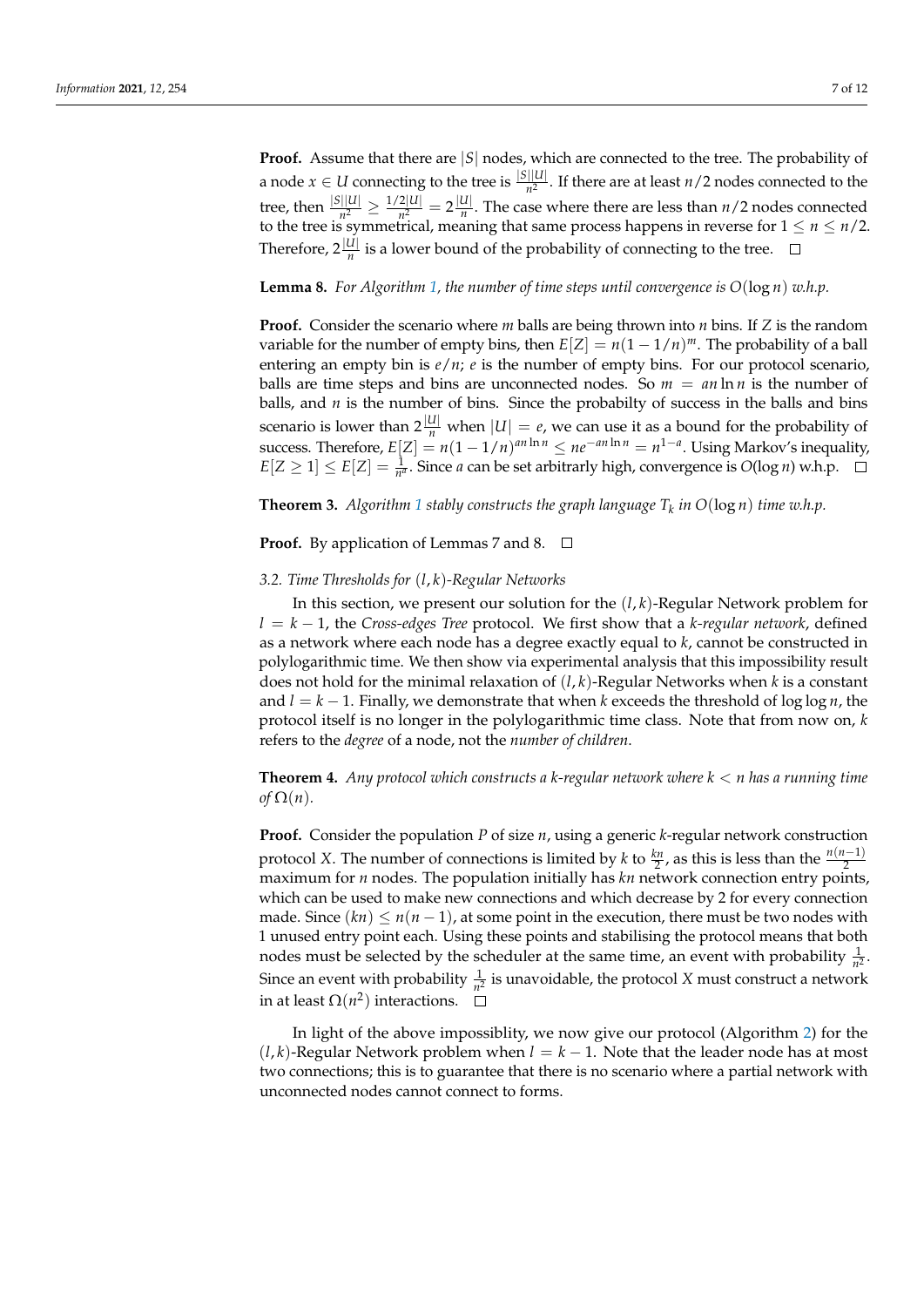<span id="page-7-0"></span>

| <b>Algorithm 2</b> Cross-edges Tree                                     |  |
|-------------------------------------------------------------------------|--|
| $Q = \{F, L_0, L_1, \ldots, L_k, O_0, O_1, \ldots, O_k\}$<br>$\delta$ : |  |
| $(L_x, F, 0) \rightarrow (L_{x+1}, O_0, 1)$ for $x < k$                 |  |
| $(O_y, F, 0) \rightarrow (O_{y+1}, O_0, 1)$ for $y < k$                 |  |
| $(L_x, O_y, 0) \rightarrow (L_{x+1}, O_{y+1}, 1)$ for $x, y < (k-1)$    |  |
| $(O_y, O_z, 0) \rightarrow (O_{y+1}, O_{z+1}, 1)$ for $y, z < (k-1)$    |  |

The Cross-edges Tree protocol adds additional rules, allowing leaves within a tree to connect to other nodes within the tree as though they are candidates for becoming children.

Stabilisation Conditions of the (*l*, *k*)-Regular Network

To implement a simulator that can provide results efficiently, we had to define and prove conditions which, when fulfilled, ensure that the protocol is stable.

**Lemma 9.** *For n* > 3*, protocol 2 stabilises with at least 1 node, which is not in the state of k in the connected tree.*

**Proof.** If all nodes in the connected tree are in the  $O_k$  state, then at some point, two  $O_{k-1}$ nodes would have to change to the  $O_k$  state, which is against the rules of the protocol.  $\Box$ 

**Corollary 1.** Due to the presence of nodes in a state  $s \neq O_k$  and the fairness condition, Algorithm [2](#page-7-0) *never stabilises with isolated nodes, defined as nodes which are not part of the main tree structure.*

**Lemma 10.** *For*  $n > 3$ *, protocol 2 stabilises with, at most,*  $k - 2$  *nodes in the states*  $\{O_x | x < k - 1\}$ *.* 

**Proof.** Assume that there are  $k - 1$  nodes in the states  $O<sub>x</sub>$ . If this is the case, there must be some node that is connected to the tree and every other node with any state  $O_x$ ; otherwise, the protocol is not stable. This node must have the state  $O_{k-1}$ , which is not in  $O_x$ . Therefore, the number of nodes in  $O_x$  is, at most,  $k - 2$ . □

**Theorem 5.** *For*  $n > k > 3$ , at most,  $n - k - 2$  nodes have a degree of either k or  $k - 1$  and *l* ≤ *k* − 2 *nodes are of a degree of at least* 1 *and at most k* − 2*.*

**Proof.** All nodes with degree  $x < k - 1$  must be members of a clique; otherwise, the protocol is not stable. By Lemma 12, we know that there are no isolated nodes, or nodes with degree *d* < 1. By Lemma 13, we know that there are, at most, *k* − 2 nodes of degree less than *k* − 1, and that the maximum state within the clique is *Ok*−<sup>2</sup> . Therefore, the theorem must hold.  $\square$ 

We now provide the results of simulating the protocol for  $k = 3$ . We used the same conditions as in the other running time experiments, executing the protocol 10 times for each population size  $n$ , where  $n = 10 + 6t$ , where  $t$  is the test number from 0 to 199. The results are given in Figure [1.](#page-8-0)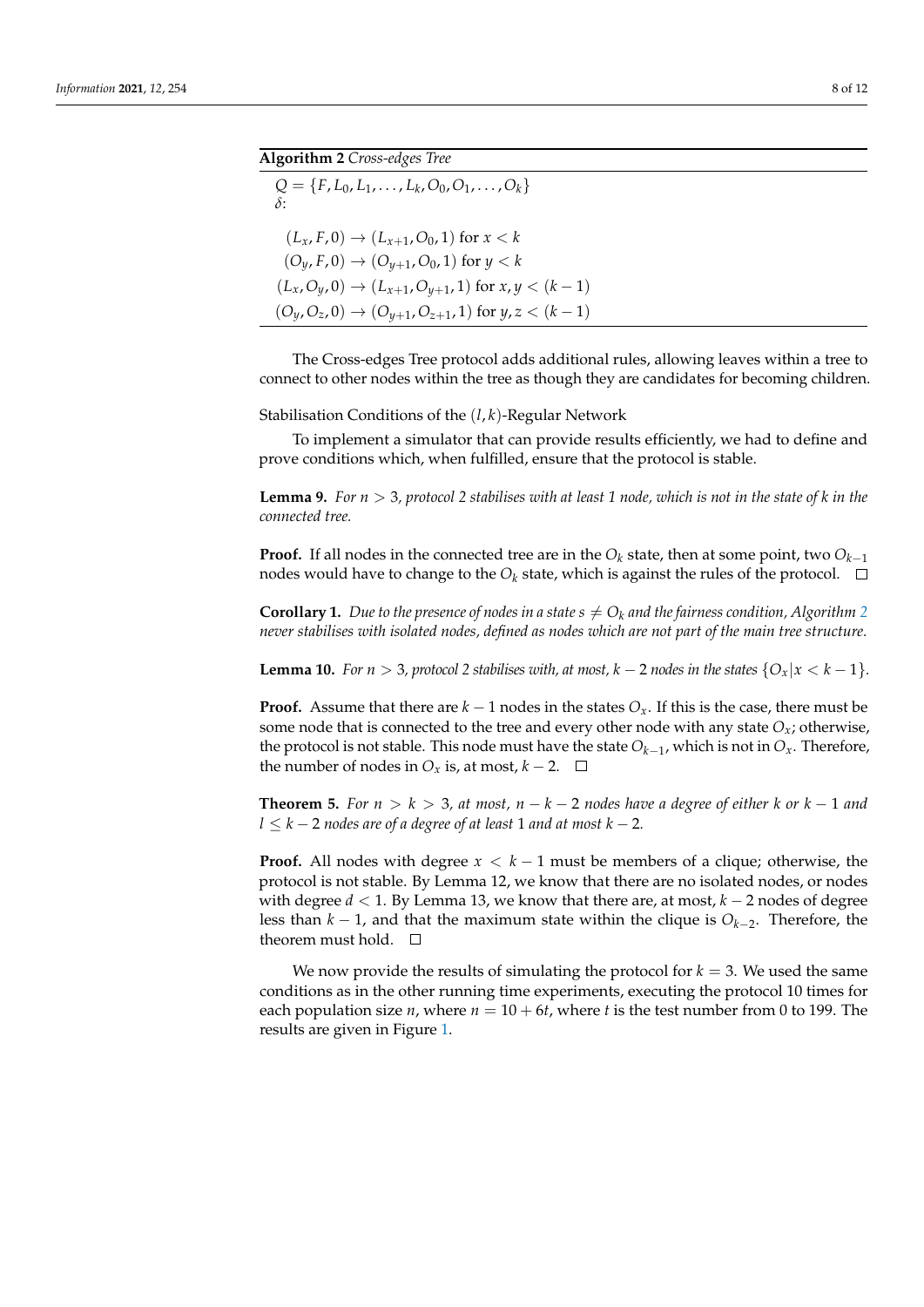<span id="page-8-0"></span>

**Figure 1.** Running time of the protocol for *k* = 3, compared with a polylogarithmic function.

The running time is difficult to prove formally. This is because random variables are used, which represent the number of nodes with a given degree in a given time step. Their values depend on the values of all random variables in the previous time step. We, therefore, turn our focus to experiments based on measuring the impact of the value of *k* on the running time of the protocol.

We measured the running time of our Cross-edges Tree protocol for different network sizes. The results below (Figure [2\)](#page-8-1) show that a higher value of *k* has little effect on the running time until *k* exceeds log log *n*.

<span id="page-8-1"></span>

**Figure 2.** The effect of *k* on the running time of the protocol.

To investigate why the protocol slows down dramatically after this point, we ran experiments where we stored the number of nodes with specific degrees in each time step. We executed the protocol with 200 nodes, and ran 10 iterations. These degrees were set to 0, 1,  $k/2$ ,  $k - 1$ , and  $k$ . We collected results for  $k = \log \log n$  (Figure [3\)](#page-9-0),  $k = \log n$  (Figure [4\)](#page-9-1),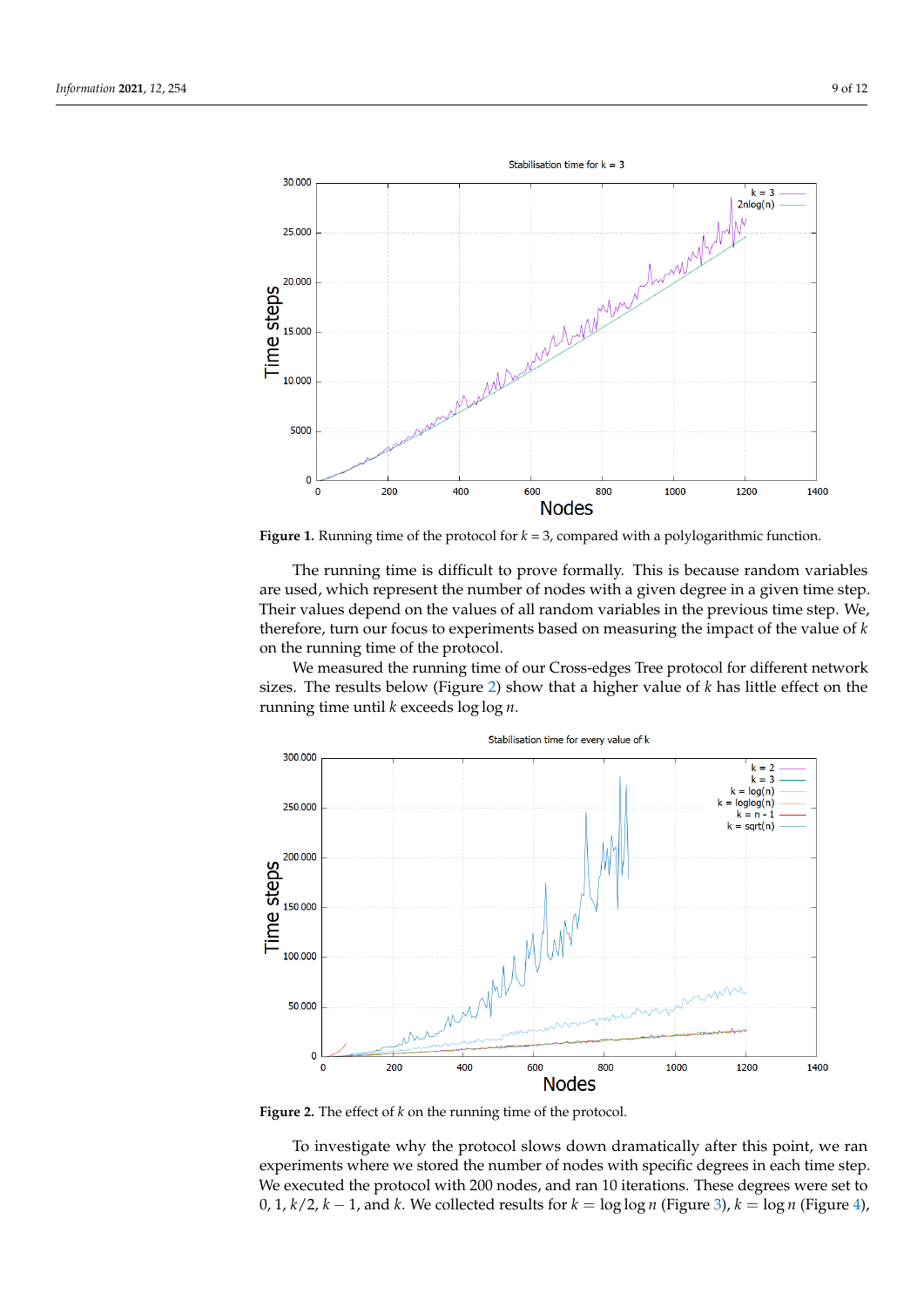and  $k = \sqrt{ }$ *n* (Figure [5\)](#page-10-1). The results show that the cause seems to be a large reduction in the number of nodes, which are in the *k* − 1 state as *k* grows as a fraction of *n*. They suggest that when the fraction of *k* − 1 nodes is below some fraction between 1/4 and 1/8 of the total, the protocol slows down and enters the class of protocols with polynomial time.

<span id="page-9-0"></span>

**Figure 3.** The results for  $k = \log \log n$ . Note the difference in the axes labels.

<span id="page-9-1"></span>

**Figure 4.** The results for *k* = log *n*. Here, we see the beginning of a leftwards shift of the lines, and an upwards shift in  $d = k$ .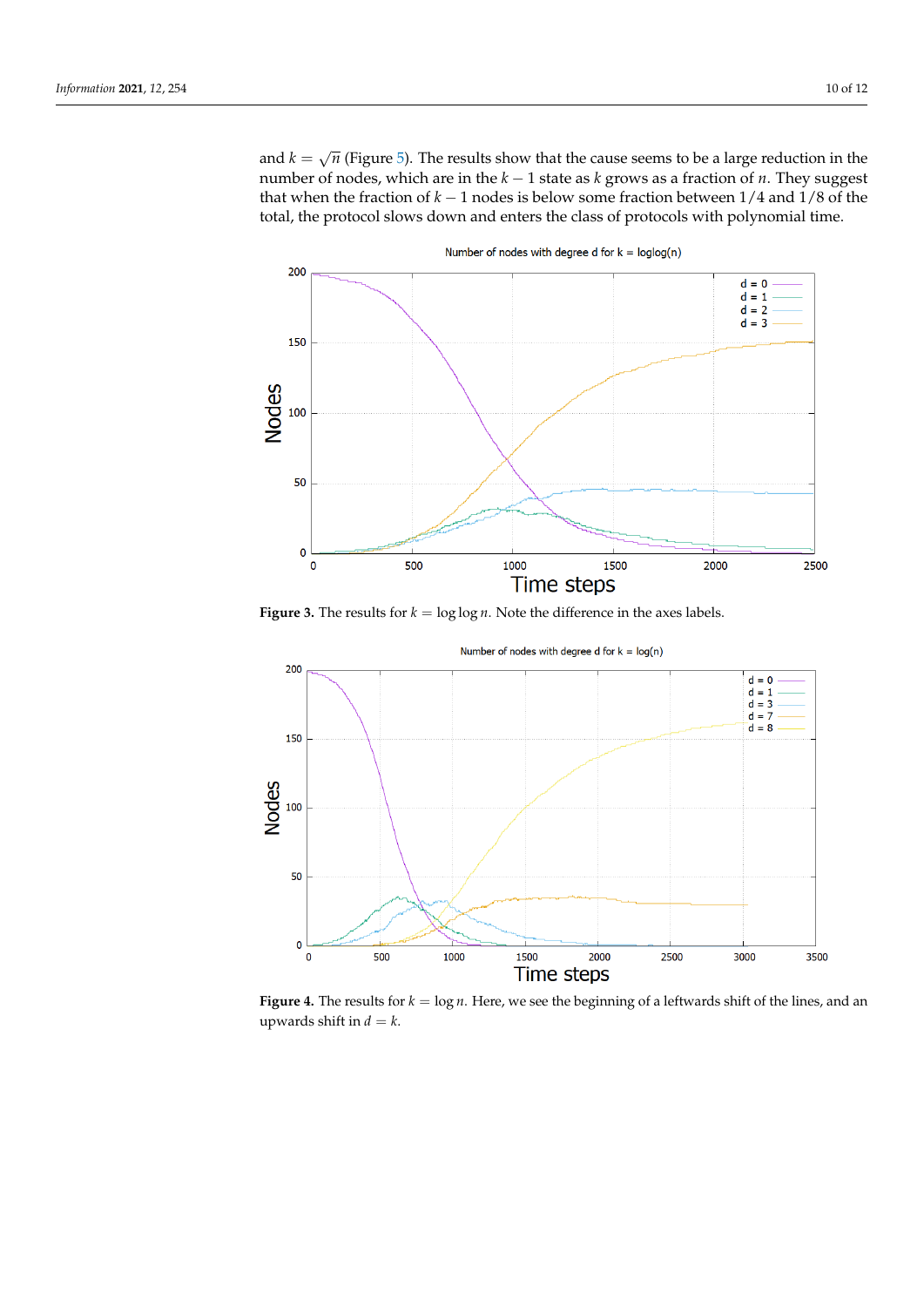<span id="page-10-1"></span>

**Figure 5.** The results for  $k = \sqrt{n}$ . Both shifts are more intense.

## <span id="page-10-0"></span>**4. Conclusions**

Population protocols have a history of being applied in the context of physical devices [\[17\]](#page-11-14). However, to our knowledge, there has yet to be an attempt to apply the network constructors model to such a setting. For a cluster of devices, as in an Internet of Things style network [\[18\]](#page-11-15), it may be desirable to form networks in order to solve problems in a very time-sensitive and highly dynamic context. This should typically be achieved without each device being aware of the size of the network or what specific devices the others are connected to. Network constructors and, thus, the protocols presented in this work, may be may be applicable to this, as they help define the class of networks which could be constructed in such a context. Works on social networks and social communities are a possible application domain for our models (see, e.g., [\[19\]](#page-11-16)). It would be interesting to further investigate the potential applicability of population protocols and network constructors in data streaming applications; a preliminary attempt to do this was attempted by [\[20\]](#page-11-17).

There are a number of open problems to be addressed. The most important is to develop an exact characterisation of the class of networks which can be constructed in polylogarthimic parallel time. However, there are other, more immediate problems. For example, we have yet to investigate the effect that widening the difference between *k* and *l* will have on the protocol. We speculate that this will result in a faster running time in exchange for less uniformity within the resulting spanning network. We also speculated about the possibilities of using a leaderless version of our Cross-tree Protocol. We believe that such a protocol may offer a trade off between the running time and the possibility of forming networks, which are spanning, depending on the values of *k* and *l*.

**Author Contributions:** Conceptualization, O.M.; Data curation, M.C.; Formal analysis, M.C. and O.M.; Investigation, M.C.; Methodology, O.M.; Software, M.C.; Supervision, O.M.; Writing—original draft, M.C.; Writing—review and editing, M.C., O.M. and P.S. All authors have read and agreed to the published version of the manuscript.

**Funding:** This research was funded by an EPSRC Doctoral Training Studentship.

**Data Availability Statement:** We did not use any real data from data sources.

**Conflicts of Interest:** The authors declare no conflict of interest.